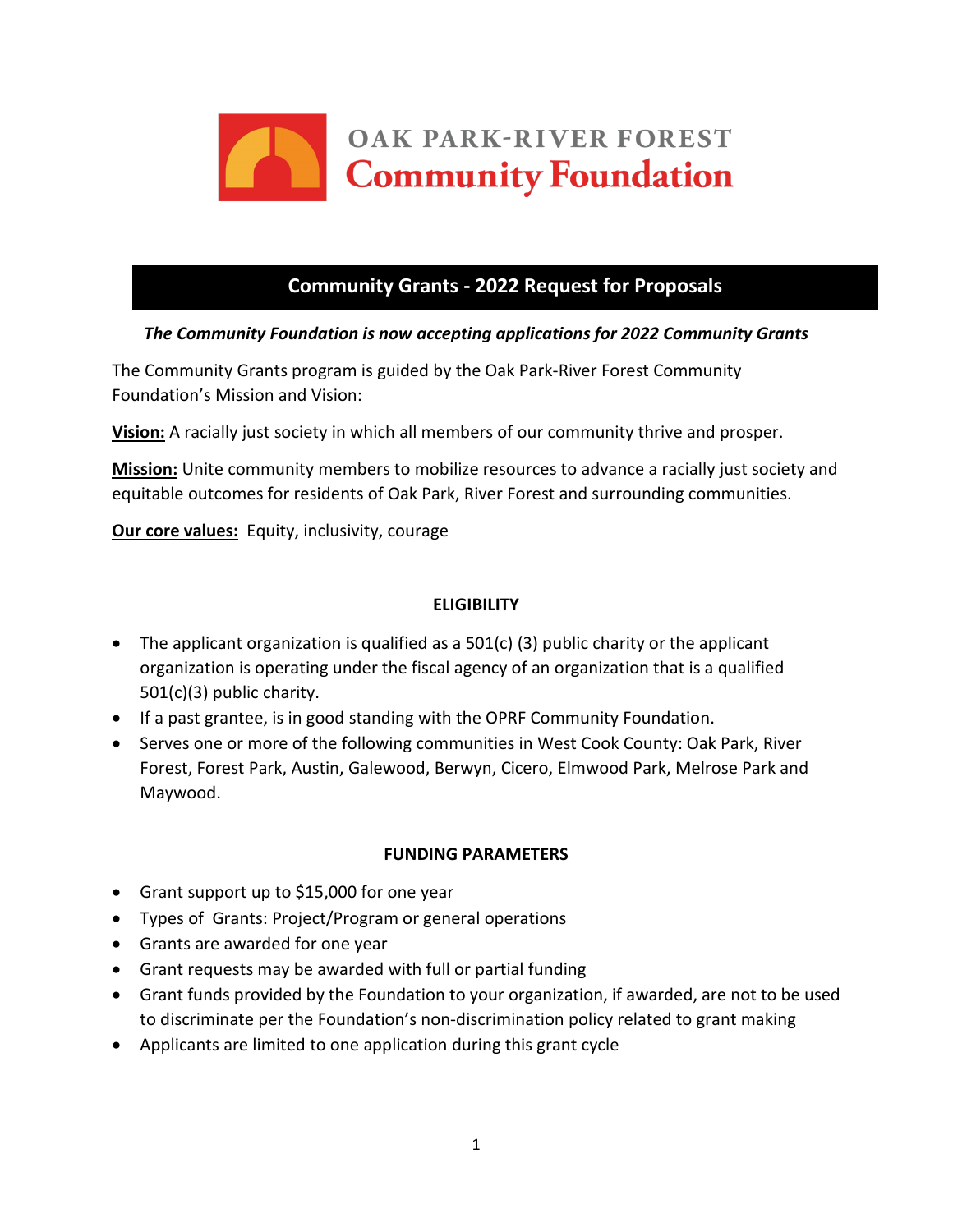# **FUNDING PRIORITIES**

Grant priorities for 2022 are based on a participatory community needs assessment conducted by the Oak Park-River Forest Community Foundation over the period November 2021 to March 2022. Priority will be given to organizations that embrace and advance leadership of BIPOC with lived expertise in one or more of the thematic areas under the following priority areas:

## **1) EDUCATION**

# *Programming, advocacy and capacity building that seeks to:*

- a) Teach history of minority and marginalized groups including Native Americans; African Americans; LatinX; Asian Americans
- b) Address the racial achievement gap in education
- c) Increase access to a pipeline of quality education from early childhood to college
- d) Establish equitable standards for disciplinary actions
- e) Build confidence, knowledge, skills, and collective leadership of young people, ages 25 and under, while addressing the root causes of injustice and inequity in their lives.
- f) Support youth engagement in and increased access to extracurricular programing that promotes a sense of belonging for all participants

# **2) HEALTH CARE and/or MENTAL HEALTH**

## **Programming, advocacy and capacity building that seeks to:**

- a) Provide culturally sensitive, wraparound services for BIPOC families with mental health challenges
- b) Address structural barriers to mental health services
- c) Increase access to grocery stores and green spaces

## **3) WEALTH AND REPRESENTATION**

## **Programming, advocacy and capacity building that seeks to support:**

- a) Reparations focused on housing
- b) Increased access to banking/financial services
- c) Financial literacy and entrepreneurship training programs for youth and other community members
- d) Engagement of BIPOC community with valuable lived experience for critical decisionmaking in all priority areas.

## **4) SAFETY AND HOUSING**

# **Programming, advocacy and capacity building that seeks to support:**

- a) Violence protection, gang intervention and related youth development activities
- b) Youth engagement and leadership development that promotes a sense of purpose and belonging
- c) Systems change and advocacy to address housing instability and homelessness